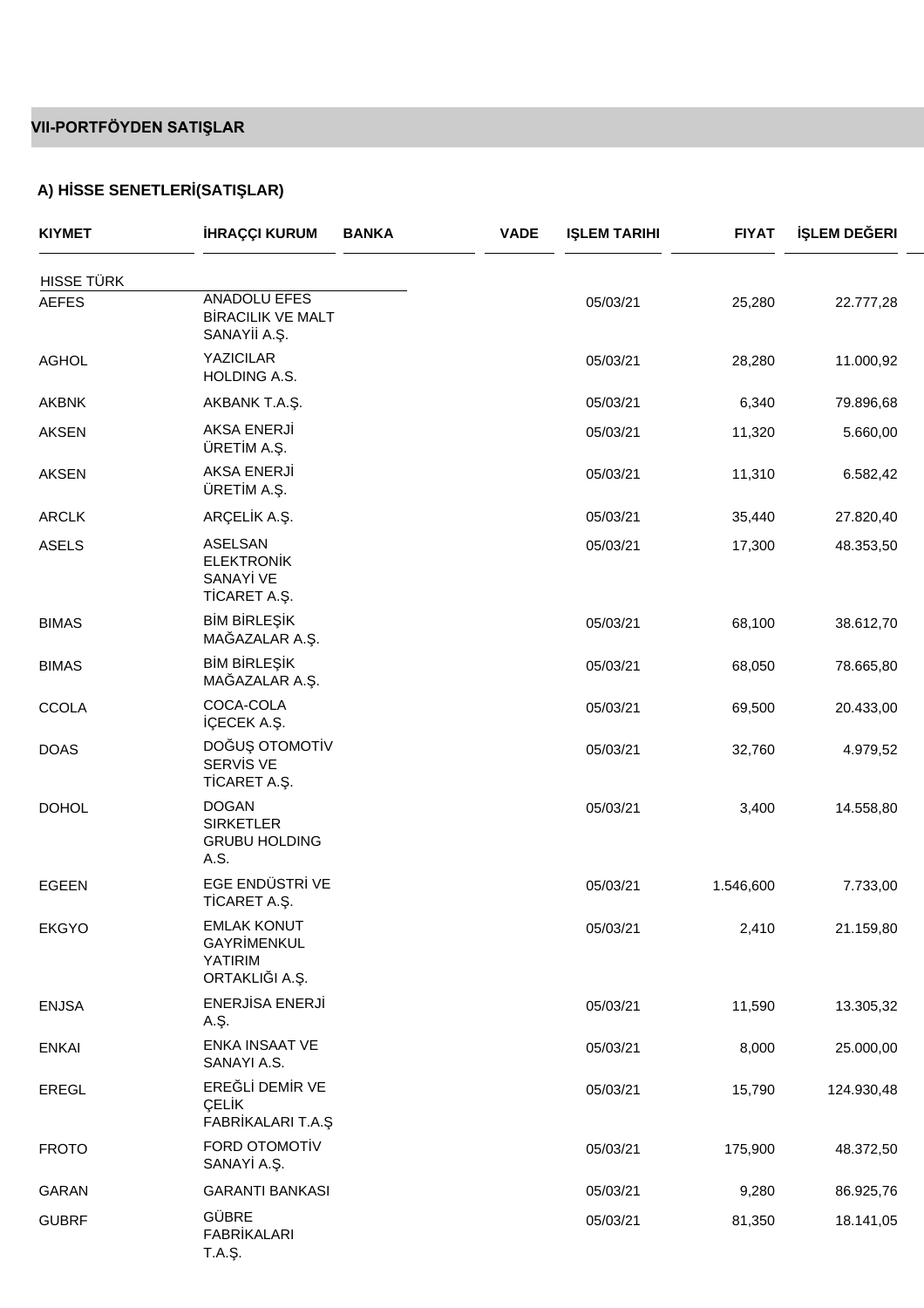| <b>HALKB</b> | T. HALK BANKASI<br>A. .                                                    | 05/03/21 | 5,430   | 14.481,81 |
|--------------|----------------------------------------------------------------------------|----------|---------|-----------|
| <b>HEKTS</b> | HEKTA T CARET<br>T.A. .                                                    | 05/03/21 | 28,900  | 144,50    |
| <b>HEKTS</b> | HEKTA T CARET<br>T.A. .                                                    | 05/03/21 | 28,880  | 12.302,88 |
| <b>IPEKE</b> | PEK DO AL<br><b>ENERJ</b><br>KAYNAKLARI<br>ARA TIRMA VE<br>ÜRET M A. .     | 05/03/21 | 13,600  | 5.970,40  |
| <b>ISCTR</b> | T.I BANKASI A.S.                                                           | 05/03/21 | 5,920   | 38.811,52 |
| <b>ISMEN</b> | YATIRIM<br><b>MENKUL</b><br>DE ERLER A. .                                  | 05/03/21 | 20,480  | 12.615,68 |
| <b>KARTN</b> | <b>KARTONSAN</b><br><b>KARTON SANAY</b><br>VE T CARET A. .                 | 05/03/21 | 74,750  | 5.232,50  |
| KCHOL        | KOÇ HOLD NG A. .                                                           | 05/03/21 | 23,260  | 62.546,14 |
| KOZAA        | KOZA ANADOLU<br><b>METAL</b><br>MADENC L K                                 | 05/03/21 | 16,210  | 25.352,44 |
| <b>KOZAL</b> | KOZA ALTIN<br>LETMELER A. .                                                | 05/03/21 | 129,200 | 39.406,00 |
| <b>KRDMD</b> | <b>KARDEM R</b><br>KARABÜK DEM R<br>ÇEL K SANAY VE<br>$T$ CARET A. $( D )$ | 05/03/21 | 7,340   | 21.997,98 |
| <b>LOGO</b>  | <b>LOGO YAZILIM</b><br>SANAY VE<br>T CARET A. .                            | 05/03/21 | 137,500 | 7.562,50  |
| <b>LOGO</b>  | <b>LOGO YAZILIM</b><br>SANAY VE<br>T CARET A. .                            | 05/03/21 | 137,400 | 3.572,40  |
| <b>MAVI</b>  | MAV GYM<br>SANAY VE<br>T CARET A. .                                        | 05/03/21 | 51,850  | 8.710,80  |
| <b>MGROS</b> | M GROS T CARET<br>A. .                                                     | 05/03/21 | 39,620  | 12.876,50 |
| <b>ISDMR</b> | <b>SKENDERUN</b><br>DEM R ÇEL K A                                          | 05/03/21 | 11,860  | 8.100,38  |
| <b>MPARK</b> | MLP SA LIK<br>H ZMETLER A. .                                               | 05/03/21 | 25,580  | 7.392,62  |
| <b>ODAS</b>  | ODA ELEKTR K<br>ÜRET M SAN. VE<br>TCA                                      | 05/03/21 | 3,900   | 8.104,20  |
| <b>OTKAR</b> | <b>OTOKAR</b><br>OTOMOT V VE<br>SAVUNMA SANAY<br>A. .                      | 05/03/21 | 376,600 | 9.415,00  |
| <b>OTKAR</b> | <b>OTOKAR</b><br>OTOMOT V VE<br>SAVUNMA SANAY<br>A. .                      | 05/03/21 | 376,500 | 1.506,00  |
| <b>OYAKC</b> | OYAK Ç MENTO<br>A. .                                                       | 05/03/21 | 7,880   | 11.567,84 |
| <b>PETKM</b> | PETK M<br>PETROK MYA<br>HOLD NG A. .                                       | 05/03/21 | 5,930   | 30.681,82 |
| <b>PGSUS</b> | PEGASUS HAVA<br>TA IMACILI IA                                              | 05/03/21 | 87,600  | 14.629,20 |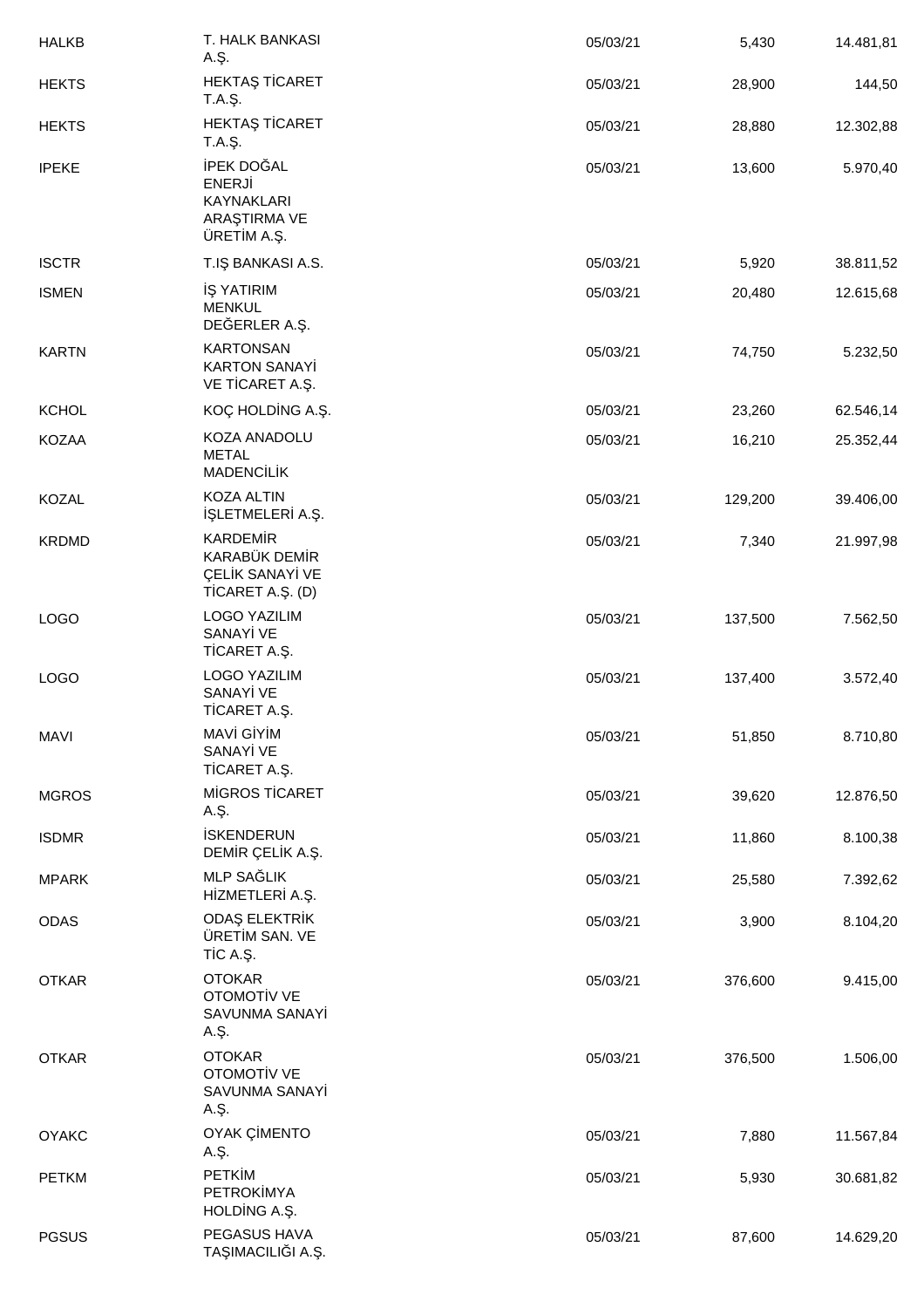| SAHOL        | <b>HACI ÖMER</b><br>SABANCI HOLD NG<br>A. .                    | 05/03/21 | 11,070  | 46.660,05 |
|--------------|----------------------------------------------------------------|----------|---------|-----------|
| SASA         | <b>SASA POLYESTER</b><br>SANAY A. .                            | 05/03/21 | 39,300  | 27.431,40 |
| <b>SISE</b>  | <b>TÜRK YE</b><br>E VE<br><b>CAM FABR KALARI</b><br>A. .       | 05/03/21 | 7,660   | 54.631,12 |
| <b>SKBNK</b> | EKERBANK T.A. .                                                | 05/03/21 | 1,410   | 4.784,13  |
| <b>SOKM</b>  | OK MARKETLER<br>T CARET A. .                                   | 05/03/21 | 12,180  | 14.823,06 |
| <b>TAVHL</b> | <b>TAV</b><br><b>HAVAL MANLARI</b><br>HOLD NG A. .             | 05/03/21 | 25,640  | 17.332,64 |
| <b>TCELL</b> | <b>TURKCELL</b><br>LET M<br>HZMETLER A. .                      | 05/03/21 | 16,170  | 91.635,39 |
| <b>THYAO</b> | <b>TURK HAVA</b><br>YOLLARI A.O.                               | 05/03/21 | 14,600  | 46.982,80 |
| <b>TKFEN</b> | TEKFEN HOLD NG<br>A. .                                         | 05/03/21 | 17,030  | 14.151,93 |
| <b>TOASO</b> | TOFA TÜRK<br>OTOMOB <sub>L</sub><br>FABR KASI A. .             | 05/03/21 | 38,580  | 21.257,58 |
| <b>TSKB</b>  | T.SINA KALKINMA<br>BANKASIA                                    | 05/03/21 | 1,750   | 9.073,75  |
| <b>TTKOM</b> | TÜRK<br><b>TELEKOMÜN KASY</b><br>ON A.                         | 05/03/21 | 7,910   | 17.164,70 |
| <b>TTRAK</b> | TÜRK TRAKTÖR VE<br>Z RAAT<br>MAK NELER A. .                    | 05/03/21 | 216,300 | 432,60    |
| <b>TTRAK</b> | TÜRK TRAKTÖR VE<br>Z RAAT<br>MAK NELER A. .                    | 05/03/21 | 216,200 | 12.323,40 |
| <b>ULKER</b> | ÜLKER B SKÜV<br>SANAY A. .                                     | 05/03/21 | 22,260  | 13.890,24 |
| <b>TURSG</b> | TÜRK YE S GORTA<br>A. .                                        | 05/03/21 | 6,830   | 6.966,60  |
| <b>VAKBN</b> | <b>TÜRK YE</b><br><b>VAKIFLAR</b><br><b>BANKASI T.A.O.</b>     | 05/03/21 | 4,260   | 12.388,08 |
| <b>VESTL</b> | <b>VESTEL</b><br><b>ELEKTRON K</b><br>SANAY VE<br>T CARET A. . | 05/03/21 | 30,660  | 4.782,96  |
| <b>VESTL</b> | <b>VESTEL</b><br><b>ELEKTRON K</b><br>SANAY VE<br>T CARET A. . | 05/03/21 | 30,640  | 7.721,28  |
| <b>YKBNK</b> | YAPI VE KRED<br>BANKASIA                                       | 05/03/21 | 2,750   | 32.661,75 |
| <b>TUPRS</b> | <b>TUPRAS-TURKIYE</b><br><b>PETROL</b><br>RAFINELERI A.S.      | 05/03/21 | 106,300 | 63.461,10 |
| AKSA         | AKSA AKR L K<br>K MYA SANAY<br>A.,                             | 05/03/21 | 16,640  | 9.235,20  |
| <b>AEFES</b> | ANADOLU EFES<br><b>B RACILIK VE MALT</b><br>SANAY A. .         | 15/03/21 | 25,320  | 22.914,60 |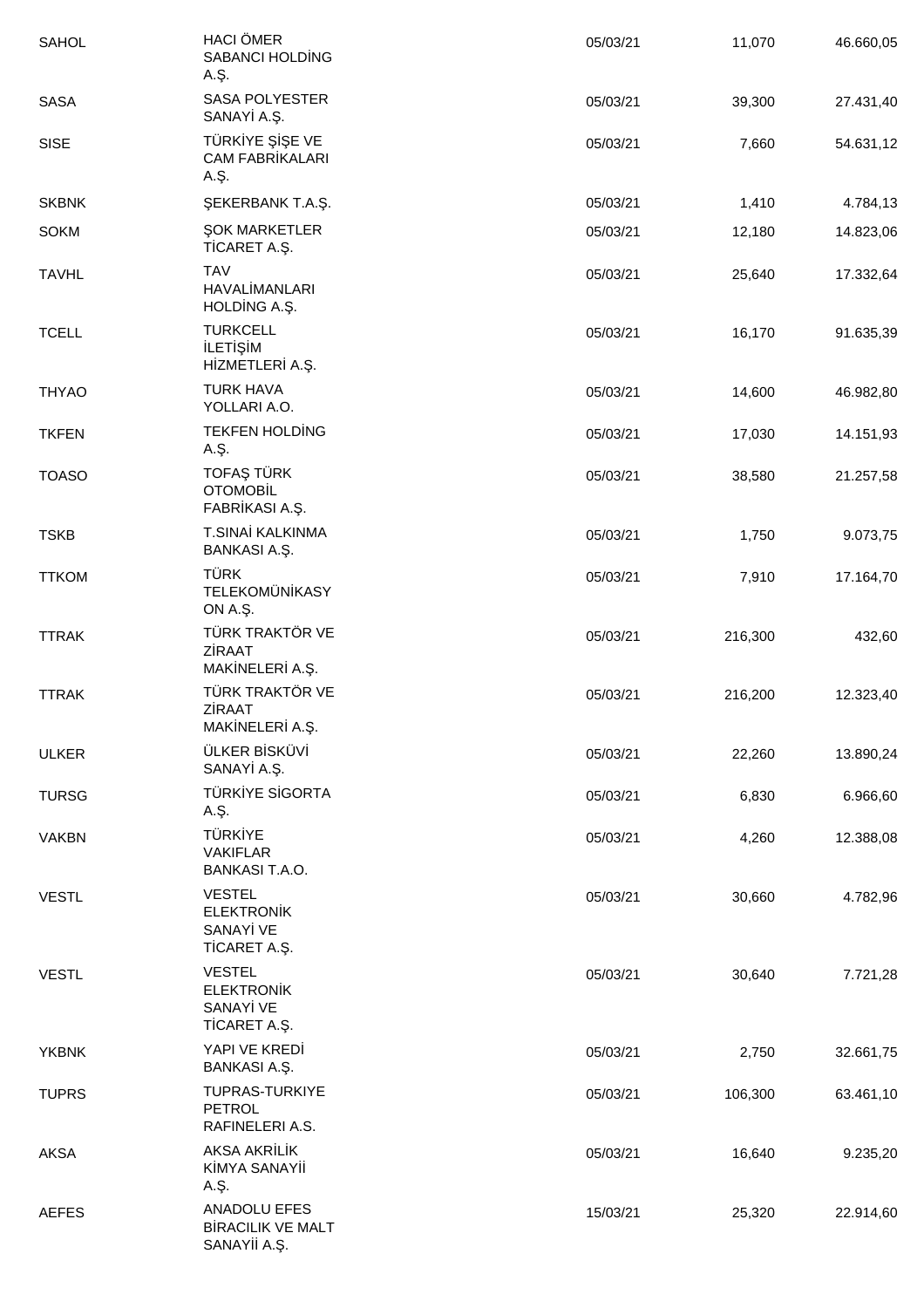| <b>AEFES</b> | ANADOLU EFES<br><b>B RACILIK VE MALT</b><br>SANAY A. .               | 15/03/21 | 25,300    | 5.287,70   |
|--------------|----------------------------------------------------------------------|----------|-----------|------------|
| AKBNK        | AKBANK T.A. .                                                        | 15/03/21 | 6,050     | 94.216,65  |
| <b>AGHOL</b> | <b>YAZICILAR</b><br>HOLDING A.S.                                     | 15/03/21 | 27,320    | 13.140,92  |
| <b>AKSA</b>  | AKSA AKR L K<br>K MYA SANAY<br>A. .                                  | 15/03/21 | 17,990    | 12.341,14  |
| AKSEN        | AKSA ENERJ<br>ÜRET M A                                               | 15/03/21 | 11,540    | 15.417,44  |
| ARCLK        | ARÇEL K A                                                            | 15/03/21 | 36,120    | 13.364,40  |
| ARCLK        | ARÇEL K A                                                            | 15/03/21 | 36,100    | 21.696,10  |
| <b>ASELS</b> | ASELSAN<br><b>ELEKTRON K</b><br>SANAY VE<br>T CARET A. .             | 15/03/21 | 17,380    | 60.030,52  |
| <b>BIMAS</b> | BMBRLE K<br>MA AZALAR A. .                                           | 15/03/21 | 71,050    | 151.265,45 |
| <b>CCOLA</b> | COCA-COLA<br>ÇECEK A. .                                              | 15/03/21 | 73,300    | 24.408,90  |
| <b>CCOLA</b> | COCA-COLA<br>ÇECEK A. .                                              | 15/03/21 | 73,250    | 2.197,50   |
| <b>DOAS</b>  | DO U OTOMOT V<br>SERV SVE<br>T CARET A. .                            | 15/03/21 | 32,000    | 5.984,00   |
| <b>DOHOL</b> | <b>DOGAN</b><br><b>SIRKETLER</b><br><b>GRUBU HOLDING</b><br>A.S.     | 15/03/21 | 3,530     | 18.677,23  |
| <b>EGEEN</b> | EGE ENDÜSTR VE<br>T CARET A. .                                       | 15/03/21 | 1.624,000 | 9.744,00   |
| <b>EKGYO</b> | <b>EMLAK KONUT</b><br><b>GAYR MENKUL</b><br>YATIRIM<br>ORTAKLI IA. . | 15/03/21 | 2,260     | 24.518,74  |
| <b>ENJSA</b> | ENERJ SA ENERJ<br>A. .                                               | 15/03/21 | 12,020    | 17.056,38  |
| <b>ENKAI</b> | <b>ENKA INSAAT VE</b><br>SANAYI A.S.                                 | 15/03/21 | 8,280     | 31.977,36  |
| EREGL        | ERE L DEM R VE<br><b>CELK</b><br>FABR KALARI T.A.                    | 15/03/21 | 16,700    | 58.450,00  |
| EREGL        | ERE L DEM R VE<br>ÇEL K<br>FABR KALARI T.A.                          | 15/03/21 | 16,690    | 104.746,44 |
| <b>FROTO</b> | FORD OTOMOT V<br>SANAY A. .                                          | 15/03/21 | 191,700   | 65.178,00  |
| GARAN        | <b>GARANTI BANKASI</b>                                               | 15/03/21 | 8,800     | 101.860,00 |
| <b>GUBRF</b> | <b>GÜBRE</b><br><b>FABR KALARI</b><br>T.A. .                         | 15/03/21 | 79,000    | 21.725,00  |
| <b>HALKB</b> | T. HALK BANKASI<br>A. .                                              | 15/03/21 | 5,360     | 17.661,20  |
| <b>HEKTS</b> | HEKTA T CARET<br>T.A. .                                              | 15/03/21 | 31,120    | 16.586,96  |
| <b>IPEKE</b> | PEK DO AL<br>ENERJ<br>KAYNAKLARI                                     | 15/03/21 | 13,090    | 7.094,78   |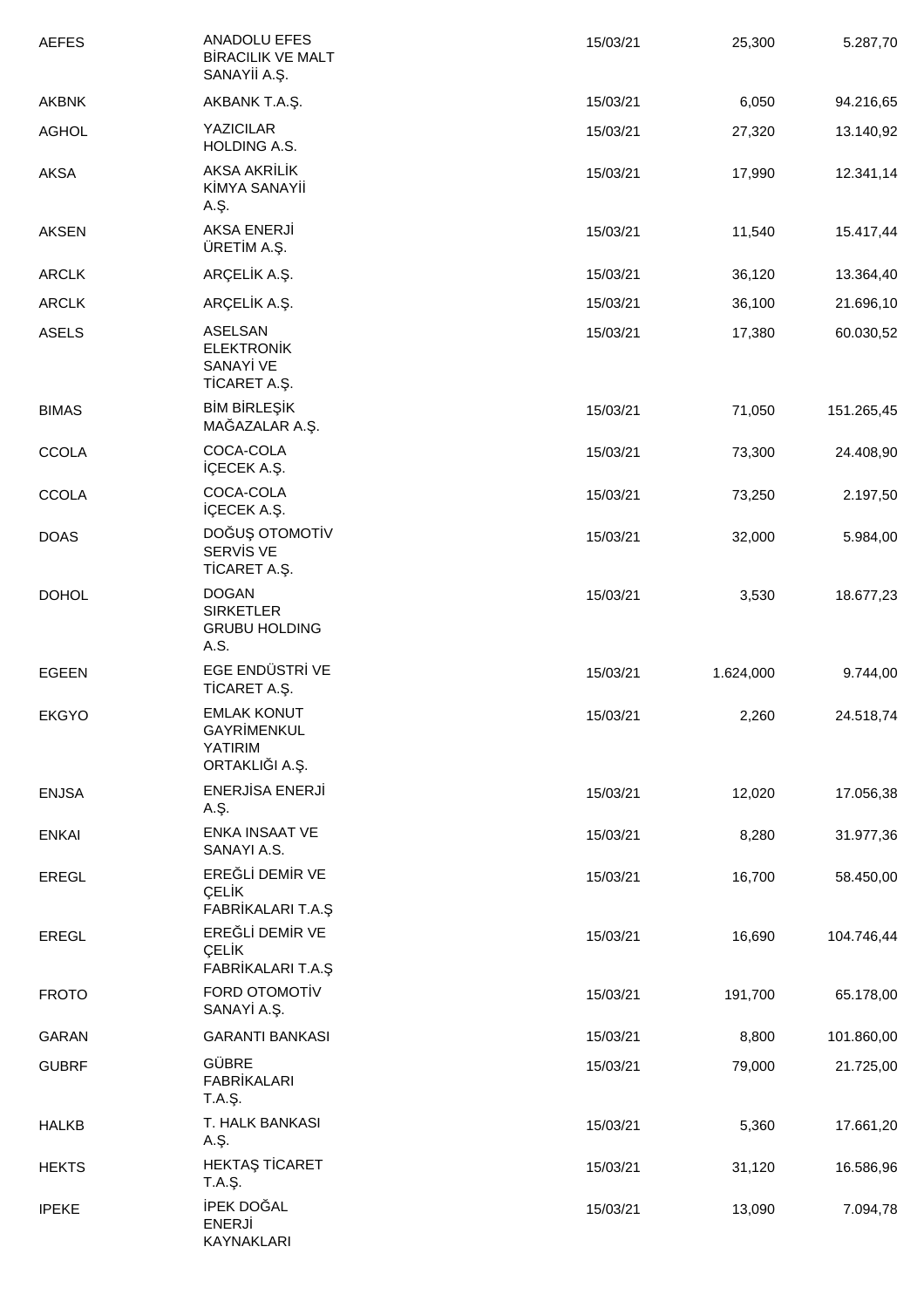|              | ARA TIRMA VE<br>ÜRET M A. .                                                  |          |         |           |
|--------------|------------------------------------------------------------------------------|----------|---------|-----------|
| <b>ISCTR</b> | T.I BANKASI A.S.                                                             | 15/03/21 | 5,820   | 47.153,64 |
| <b>ISDMR</b> | <b>SKENDERUN</b><br>DEM R ÇEL K A                                            | 15/03/21 | 13,170  | 11.115,48 |
| <b>ISMEN</b> | <b>YATIRIM</b><br><b>MENKUL</b><br>DE ERLER A. .                             | 15/03/21 | 18,560  | 8.184,96  |
| <b>ISMEN</b> | <b>YATIRIM</b><br><b>MENKUL</b><br>DE ERLER A. .                             | 15/03/21 | 18,550  | 5.954,55  |
| <b>KARTN</b> | <b>KARTONSAN</b><br><b>KARTON SANAY</b><br>VE T CARET A. .                   | 15/03/21 | 74,800  | 3.889,60  |
| <b>KARTN</b> | <b>KARTONSAN</b><br><b>KARTON SANAY</b><br>VE T CARET A. .                   | 15/03/21 | 74,750  | 2.541,50  |
| <b>KCHOL</b> | KOÇ HOLD NG A. .                                                             | 15/03/21 | 23,380  | 77.691,74 |
| KOZAA        | KOZA ANADOLU<br><b>METAL</b><br>MADENC L K                                   | 15/03/21 | 15,570  | 30.081,24 |
| KOZAL        | KOZA ALTIN<br>LETMELER A. .                                                  | 15/03/21 | 124,000 | 46.872,00 |
| <b>KRDMD</b> | <b>KARDEM R</b><br>KARABÜK DEM R<br>ÇEL K SANAY VE<br>$T$ CARET A. $($ D $)$ | 15/03/21 | 7,630   | 28.261,52 |
| <b>LOGO</b>  | <b>LOGO YAZILIM</b><br>SANAY VE<br>T CARET A. .                              | 15/03/21 | 162,100 | 16.210,00 |
| <b>MAVI</b>  | MAV GYM<br>SANAY VE<br>T CARET A. .                                          | 15/03/21 | 52,750  | 5.380,50  |
| <b>MGROS</b> | M GROS T CARET<br>A. .                                                       | 15/03/21 | 39,680  | 15.951,36 |
| <b>MPARK</b> | MLP SA LIK<br>HZMETLER A. .                                                  | 15/03/21 | 24,020  | 8.575,14  |
| <b>ODAS</b>  | ODA ELEKTR K<br>ÜRET M SAN. VE<br>TCA                                        | 15/03/21 | 3,760   | 9.655,68  |
| <b>OTKAR</b> | <b>OTOKAR</b><br>OTOMOT V VE<br>SAVUNMA SANAY<br>A. .                        | 15/03/21 | 427,700 | 14.969,50 |
| <b>OTKAR</b> | <b>OTOKAR</b><br>OTOMOT V VE<br>SAVUNMA SANAY<br>A. .                        | 15/03/21 | 427,600 | 855,20    |
| <b>OYAKC</b> | OYAK Ç MENTO<br>A. .                                                         | 15/03/21 | 7,930   | 14.385,02 |
| <b>PETKM</b> | PETK M<br>PETROK MYA<br>HOLD NG A. .                                         | 15/03/21 | 6,210   | 39.700,53 |
| <b>PGSUS</b> | PEGASUS HAVA<br>TA IMACILI IA                                                | 15/03/21 | 85,600  | 17.719,20 |
| SAHOL        | <b>HACI ÖMER</b><br>SABANCI HOLD NG<br>A. .                                  | 15/03/21 | 10,500  | 54.694,50 |
| SASA         | <b>SASA POLYESTER</b><br>SANAY A. .                                          | 15/03/21 | 45,580  | 27.575,90 |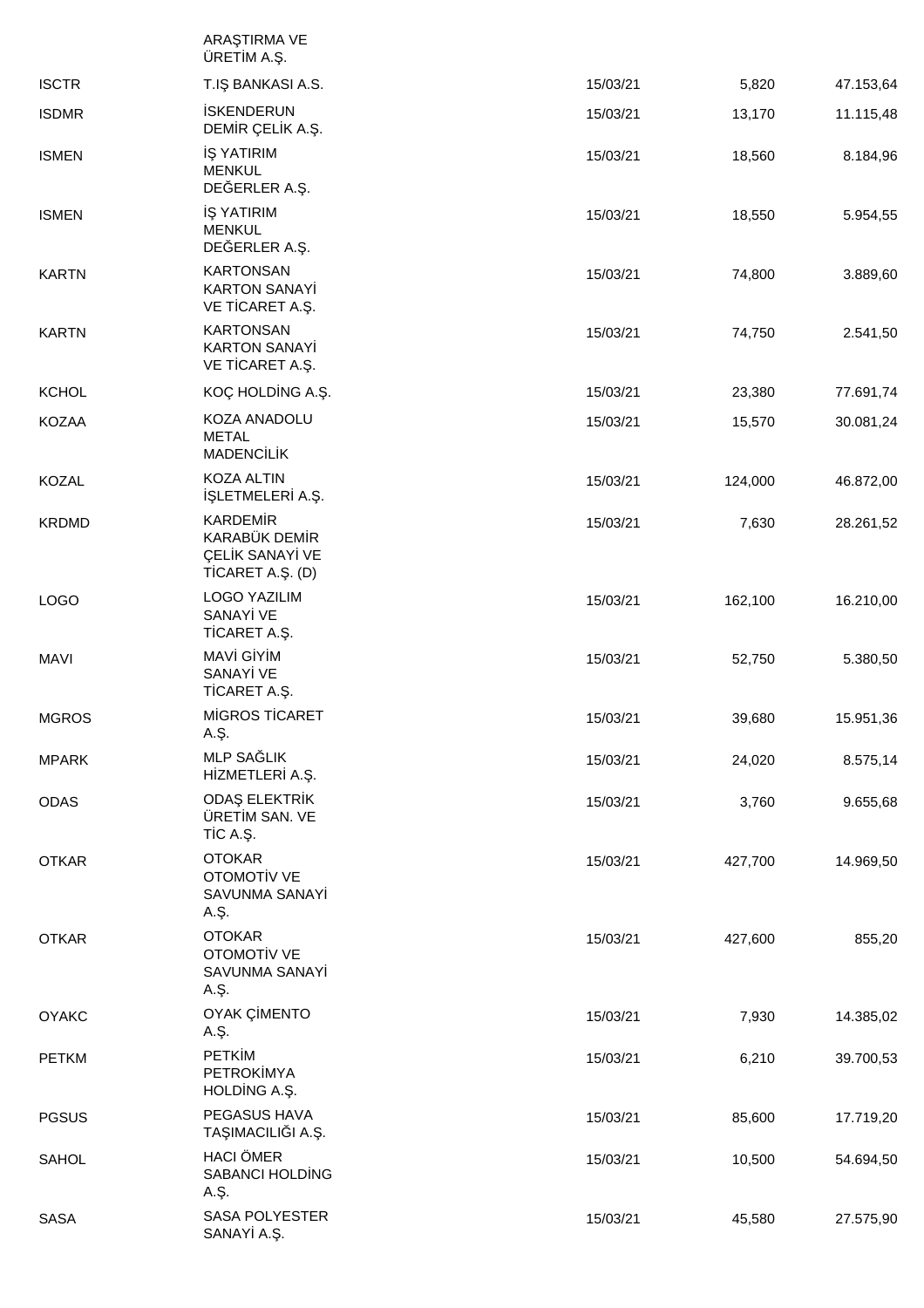| <b>HISSE TÜRK</b> |                                                                |          | Toplamı: | 3596389,02 |
|-------------------|----------------------------------------------------------------|----------|----------|------------|
| <b>TTRAK</b>      | TÜRK TRAKTÖR VE<br>Z RAAT<br>MAK NELER A. .                    | 15/03/21 | 227,400  | 9.096,00   |
| <b>MAVI</b>       | MAV GYM<br>SANAY VE<br>T CARET A. .                            | 15/03/21 | 52,650   | 5.528,25   |
| <b>YKBNK</b>      | YAPI VE KRED<br>BANKASIA                                       | 15/03/21 | 2,690    | 39.478,44  |
| <b>VESTL</b>      | <b>VESTEL</b><br><b>ELEKTRON K</b><br>SANAY VE<br>T CARET A. . | 15/03/21 | 30,820   | 15.533,28  |
| <b>VAKBN</b>      | <b>TÜRK YE</b><br><b>VAKIFLAR</b><br><b>BANKASI T.A.O.</b>     | 15/03/21 | 4,150    | 14.910,95  |
| <b>ULKER</b>      | ÜLKER B SKÜV<br>SANAY A. .                                     | 15/03/21 | 24,000   | 18.504,00  |
| <b>TURSG</b>      | TÜRK YE S GORTA<br>A. .                                        | 15/03/21 | 6,950    | 8.763,95   |
| <b>TUPRS</b>      | TUPRAS-TURKIYE<br>PETROL<br>RAFINELERI A.S.                    | 15/03/21 | 106,700  | 78.637,90  |
| <b>TTRAK</b>      | TÜRK TRAKTÖR VE<br>Z RAAT<br>MAK NELER A. .                    | 15/03/21 | 227,500  | 7.280,00   |
| <b>TTKOM</b>      | TÜRK<br><b>TELEKOMÜN KASY</b><br>ONA                           | 15/03/21 | 7,880    | 21.134,16  |
| <b>TSKB</b>       | T.SINA KALKINMA<br>BANKASIA                                    | 15/03/21 | 1,680    | 10.763,76  |
| <b>TOASO</b>      | TOFA TÜRK<br>OTOMOB <sub>L</sub><br>FABR KASI A. .             | 15/03/21 | 37,700   | 25.673,70  |
| <b>TKFEN</b>      | TEKFEN HOLD NG<br>A. .                                         | 15/03/21 | 17,010   | 17.469,27  |
| <b>THYAO</b>      | <b>TURK HAVA</b><br>YOLLARI A.O.                               | 15/03/21 | 14,620   | 58.129,12  |
| <b>TCELL</b>      | <b>TURKCELL</b><br>LET M<br>H ZMETLER A. .                     | 15/03/21 | 16,620   | 116.373,24 |
| <b>TAVHL</b>      | <b>TAV</b><br><b>HAVAL MANLARI</b><br>HOLD NG A. .             | 15/03/21 | 25,420   | 21.225,70  |
| <b>SOKM</b>       | OK MARKETLER<br>T CARET A. .                                   | 15/03/21 | 12,840   | 19.311,36  |
| <b>SKBNK</b>      | <b>EKERBANK T.A.</b> .                                         | 15/03/21 | 1,360    | 5.702,48   |
| SISE              | <b>TÜRK YE</b><br>E VE<br><b>CAM FABR KALARI</b><br>A. .       | 15/03/21 | 7,770    | 68.477,01  |
| SASA              | <b>SASA POLYESTER</b><br>SANAY A. .                            | 15/03/21 | 45,560   | 11.754,48  |

**IX-PORTFÖYE ALIŞLAR**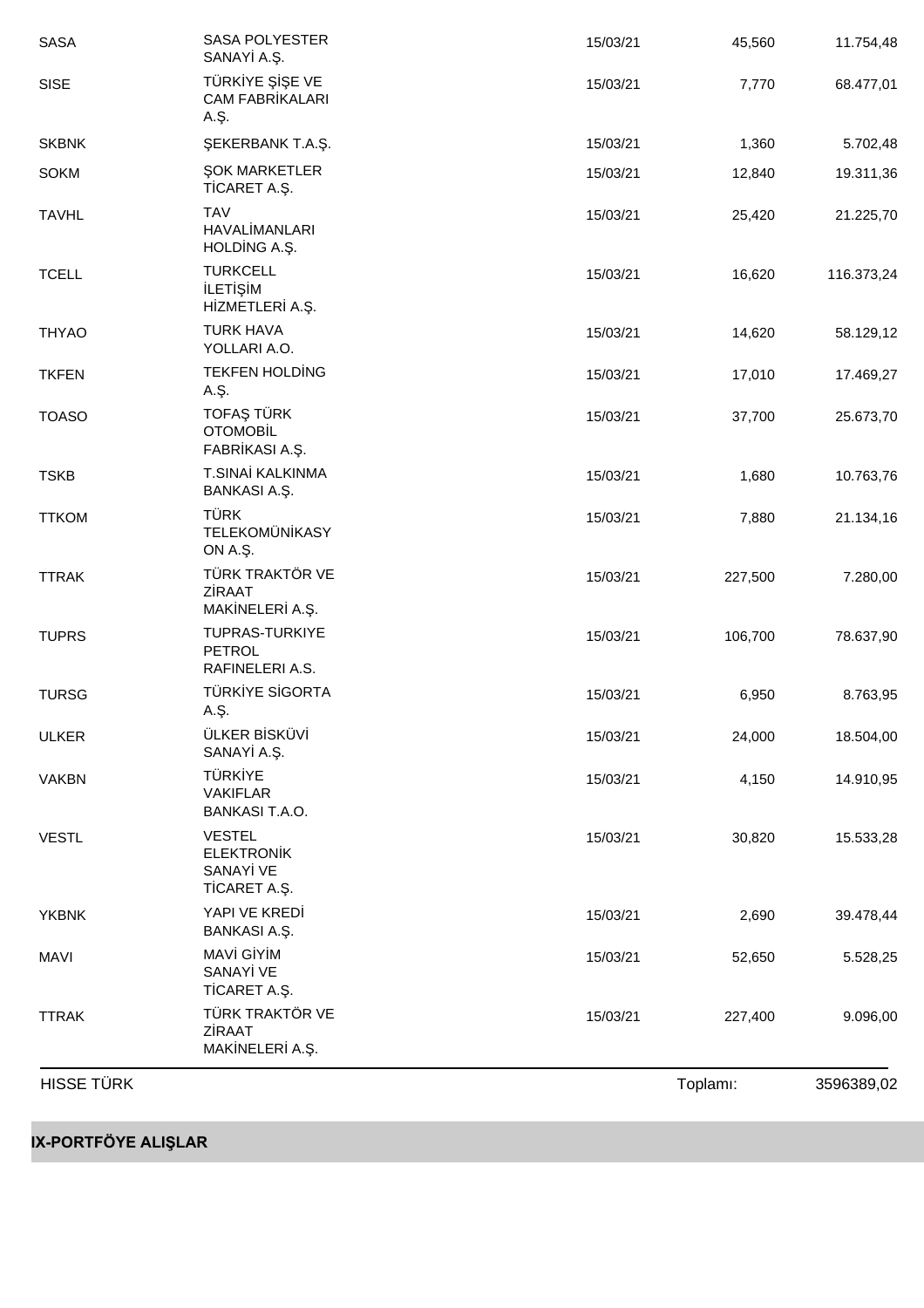# **A) H SSE SENETLER (ALI LAR)**

| <b>KIYMET</b> | <b>HRAÇÇI KURUM</b>                    | <b>BANKA</b> | <b>VADE</b> | <b>LEM TARIHI</b> | <b>FIYAT</b> | LEM DE ERI |
|---------------|----------------------------------------|--------------|-------------|-------------------|--------------|------------|
| <b>NTGAZ</b>  | NATURELGAZ<br>SANAY VE<br>T CARET A. . |              |             | 29/03/21          | 8,500        | 20.952,50  |
|               |                                        |              |             |                   |              | 0.000000   |

Toplamı: 20952,50

### **G) TERS REPO**

| <b>KIYMET</b> | <b>HRAÇÇI KURUM</b> | <b>BANKA</b> | <b>VADE</b> | <b>I LEM TARIHI</b> | <b>FIYAT</b> | LEM DE ERI   |
|---------------|---------------------|--------------|-------------|---------------------|--------------|--------------|
| T.REPO        |                     |              |             |                     |              |              |
| TRT110226T13  | HAZ NE              |              | 04/03/21    | 03/03/21            |              | 1.000.000,00 |
| TRT020823T11  | HAZ NE              |              | 24/03/21    | 23/03/21            |              | 1.000.000,00 |
| TRT160425T17  | HAZ NE              |              | 26/03/21    | 25/03/21            |              | 1.000.000,00 |
| TRT120325T12  | HAZ NE              |              | 29/03/21    | 26/03/21            |              | 1.000.000,00 |
| TRT070727T13  | HAZ NE              |              | 30/03/21    | 29/03/21            |              | 1.000.000,00 |
| TRT070727T13  | HAZ NE              |              | 31/03/21    | 30/03/21            |              | 1.000.000,00 |
| TRT180924T11  | HAZ NE              |              | 01/04/21    | 31/03/21            |              | 1.000.000,00 |
| <b>T.REPO</b> |                     |              |             |                     | Toplamı:     | 7000000,00   |

### **H) MEVDUAT**

| <b>KIYMET</b>  | <b>HRAÇÇI KURUM</b> | <b>BANKA</b> | <b>VADE</b> | <b>LEM TARIHI</b> | <b>FIYAT</b> | LEM DE ERI |
|----------------|---------------------|--------------|-------------|-------------------|--------------|------------|
| MEVDUAT        |                     |              |             |                   |              |            |
|                |                     | DEN ZBANK A. | 10/03/21    | 09/03/21          |              | 19.000,00  |
|                |                     | DEN ZBANK A. | 26/03/21    | 25/03/21          |              | 30.000,00  |
|                |                     | DEN ZBANK A. | 29/03/21    | 26/03/21          |              | 16.000,00  |
|                |                     | DEN ZBANK A. | 30/03/21    | 29/03/21          |              | 30.000,00  |
| <b>MEVDUAT</b> |                     |              |             |                   | Toplamı:     | 95000,00   |

### **I) TAKASBANK PARA P YASASI**

| <b>KIYMET</b> | <b>HRAÇÇI KURUM</b> | <b>BANKA</b> | <b>VADE</b> | <b>I LEM TARIHI</b> | <b>FIYAT</b> | LEM DE ERI |
|---------------|---------------------|--------------|-------------|---------------------|--------------|------------|
| <b>TPP</b>    |                     |              |             |                     |              |            |
|               |                     |              | 02/03/21    | 01/03/21            |              | 657.000,00 |
|               |                     |              | 03/03/21    | 02/03/21            |              | 936.000,00 |
|               |                     |              | 04/03/21    | 03/03/21            |              | 34.000,00  |
|               |                     |              | 05/03/21    | 04/03/21            |              | 465.000,00 |
|               |                     |              | 08/03/21    | 05/03/21            |              | 415.000,00 |
|               |                     |              | 09/03/21    | 08/03/21            |              | 186.000,00 |
|               |                     |              | 10/03/21    | 09/03/21            |              | 594.000,00 |
|               |                     |              | 11/03/21    | 10/03/21            |              | 323.000,00 |